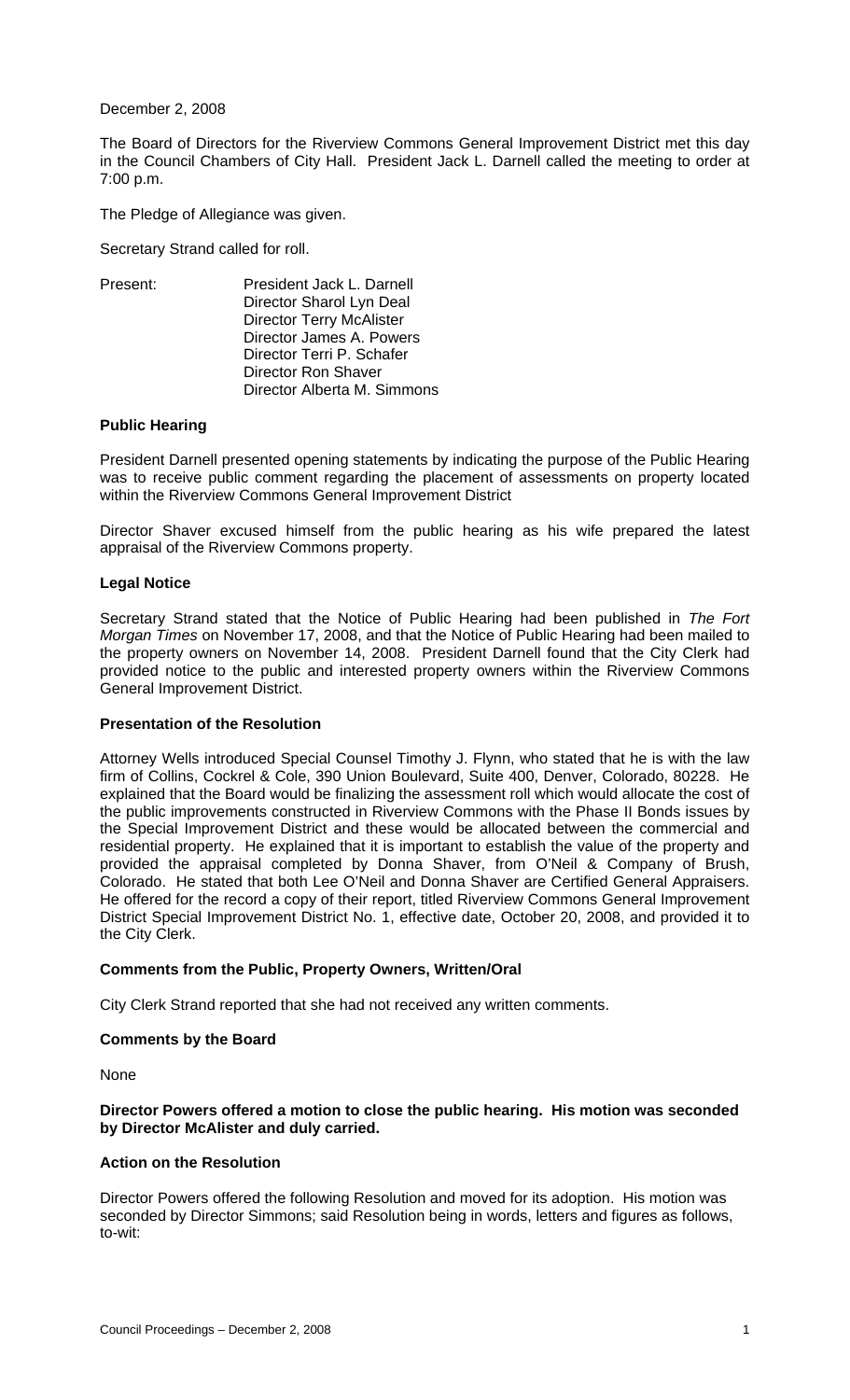#### **RESOLUTION NO. 08 12 01**

A RESOLUTION APPROVING THE COST OF THE PUBLIC IMPROVEMENTS MADE WITHIN RIVERVIEW<br>COMMONS GENERAL IMPROVEMENT DISTRICT, COMMONS GENERAL IMPROVEMENT FORT MORGAN, COLORADO SPECIAL IMPROVEMENT DISTRICT NO. 1 (PHASE 2); APPROVING AND CONFIRMING THE APPORTIONMENT OF 100% OF SAID COST TO THE REAL PROPERTY THEREIN AND SPECIALLY BENEFITED THEREBY; AND PRESCRIBING THE MANNER FOR THE COLLECTION AND PAYMENT OF SAID ASSESSMENTS.

WHEREAS, the board of directors (the "Board") of Riverview Commons General Improvement District, Fort Morgan, Colorado (the "District"), has heretofore created Special Improvement District No. 1 (the "SID") and authorized the acquisition, construction and installation of street improvements, water system improvements, sanitary sewer system improvements, storm drainage improvements and public utility improvements (collectively, the "Improvements") in accordance with § 31-25-611.5 and part 5 of article 25 of title 31, Colorado Revised Statutes, as amended (collectively, the "Act") and which Improvements have been acquired in phases with proceeds of different series of bonds, being Phase 1 ("Phase 1") and Phase 2 ("Phase 2"); and

WHEREAS, the total cost of such public improvements in Phase 2 of the SID has been definitely ascertained, and a statement of the proposed apportionment of costs on the real property specially benefited has been prepared and filed in the offices of the GID; and

WHEREAS, due notice was given that the Board would meet to hear and consider written complaints and objections to such apportionment on this date, and that any such written complaints and objections filed with the GID on or prior to the date of the hearing would be heard and determined by the Board before the passage of any Resolution assessing the cost of said improvements; and

WHEREAS, no written complaints and objections to the proposed apportionment were received timely by the GID; and

WHEREAS, a public hearing was held by the Board for the purpose of hearing complaints and objections but there were none; and

WHEREAS, from the statement filed with the GID it appears that the total cost of the improvements is \$921,300, that \$-0- thereof is to be paid by the GID, and that the portion thereof which should be assessed against the real property specially benefited and included within Phase 2 of the SID is the entire \$921,300; and

WHEREAS, the Board has apportioned 100% of the cost to the following described real property located within Phase 2 of the SID:

A PORTION OF THE PICKETT ANNEXATION TO THE CITY OF FORT MORGAN, COLORADO FILED IN THE OFFICE OF THE MORGAN COUNTY, COLORADO CLERK AND RECORDER'S OFFICE UNDER RECEPTION NUMBER 799290 AND A PARCEL DESCRIBED BY DEED IN THE RECORDS OF THE MORGAN COUNTY, COLORADO CLERK AND RECORDER'S OFFICE IN BOOK 1139 PAGE 686 AND BEING MORE PARTICULARLY DESCRIBED AS FOLLOWS: BEGINNING AT THE SOUTHEAST CORNER OF THE SOUTHWEST 1/4 OF SECTION 32, TOWNSHIP 4 NORTH, RANGE 57 WEST OF THE 6TH PRINCIPAL MERIDIAN AND CONSIDERING THE SOUTH LINE OF THE SOUTHWEST 1/4 OF SAID SECTION 32 TO BEAR SOUTH 89°37'00" WEST WITH ALL BEARINGS HEREIN RELATIVE THERETO: THENCE SOUTH 89°37'00" WEST ALONG THE SOUTH LINE OF SAID SOUTHWEST 1/4 A DISTANCE OF 381.33 FEET; THENCE ALONG THE EAST BOUNDARY OF A PARCEL FILED UNDER RECEPTION NUMBER 717339, NORTH 00°55'45" EAST, 142.63 FEET TO THE CENTERLINE OF THE UPPER PLATTE AND BEAVER CANAL; THENCE ALONG THE CENTERLINE OF SAID CANAL ALSO BEING THE NORTHERLY BOUNDARY LINE OF THE PARCEL FILED UNDER RECEPTION NUMBER 717339 BY THE FOLLOWING TWO COURSES:

1. NORTH 79°50'53" WEST 114.40 FEET;

2. NORTH 83°42'31" WEST 107.12 FEET TO A POINT ON THE WEST LINE OF THE PICKETT ANNEXATION;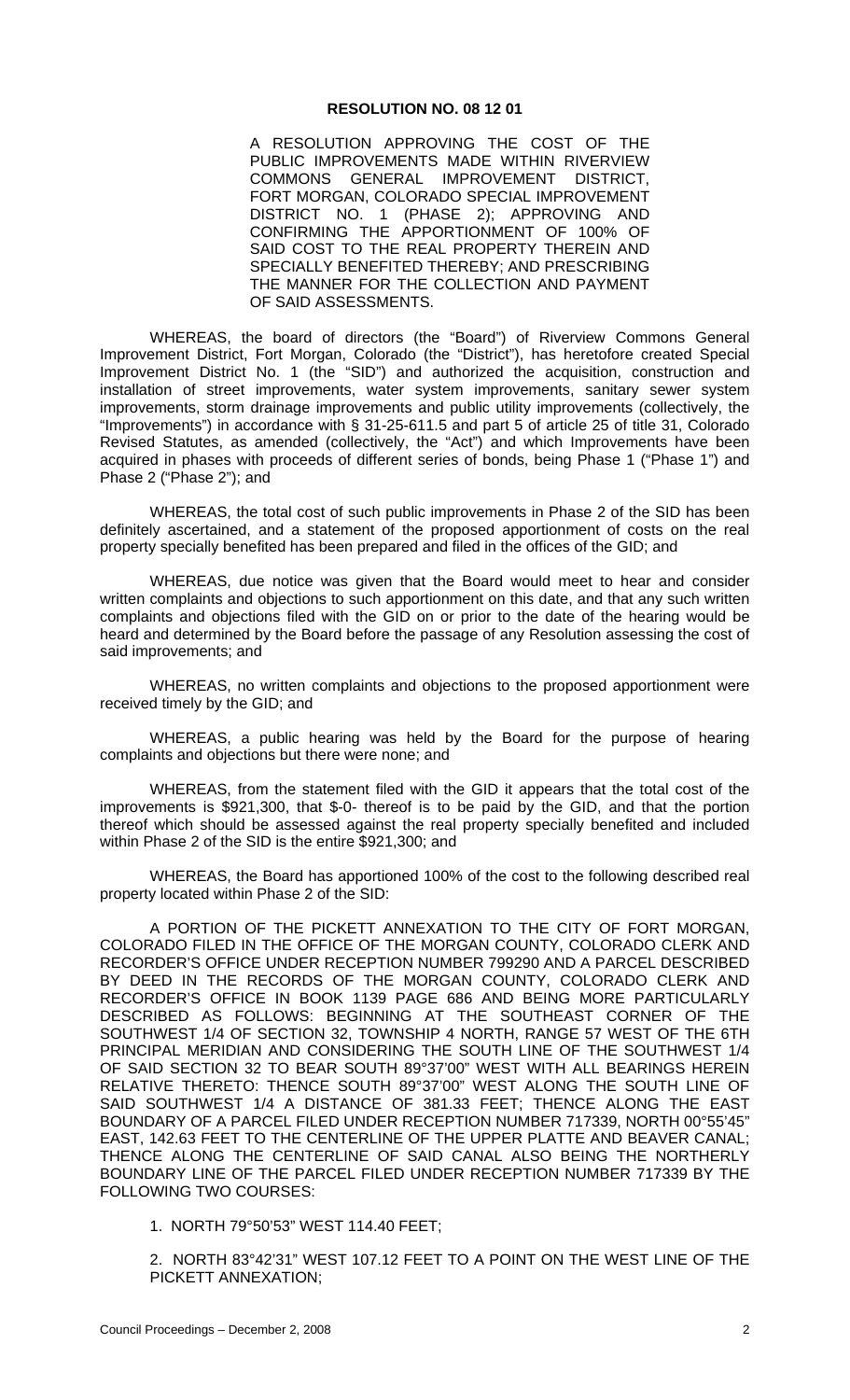THENCE NORTH 00°51'l1" EAST 417.64 FEET TO A POINT ON THE SOUTH ROW LINE OF INTERSTATE HIGHWAY 76, ALSO BEING THE NORTHWEST CORNER OF THE PICKETT ANNEXATION; THENCE NORTH 88°45'28" EAST ALONG THE SOUTH ROW LINE OF INTERSTATE HIGHWAY 76, A DISTANCE OF 1411.41 FEET; THENCE SOUTH 00°00'00" EAST, 361.74 FEET; TO A POINT ON THE SOUTH LINE OF THE PICKETT ANNEXATION; THENCE SOUTH 00°10'25" EAST 164.74 FEET TO A POINT ON THE NORTH ROW LINE OF RIVERVIEW AVENUE; THENCE ALONG SAID ROW LINE SOUTH 89°49'35" WEST, 80.00 FEET; THENCE NORTH 00°10'25" WEST, 164.77 TO A POINT ON THE SOUTH LINE OF THE PICKETT ANNEXATION; THENCE ALONG SAID SOUTH LINE 89°51'02" WEST, 527.41 FEET; THENCE SOUTH 00°00'00" EAST, 195.00 FEET TO A POINT ON THE SOUTH LINE OF THE SOUTHEAST 1/4 OF SECTION 32; THENCE SOUTH 89°49'35" WEST ALONG SAID SOUTH LINE, 211.80 FEET TO THE SOUTH 1/4 CORNER OF SECTION 32 AND BEING THE TRUE POINT OF BEGINNING.

TOGETHER WITH LOT B, RIVERVIEW COMMONS, ACCORDING TO THE PLAT IN BOOK 10 AT PAGE 114-116, COUNTY OF MORGAN, STATE OF COLORADO.

LESS AND EXCEPT A PARCEL OF LAND LOCATED WITHIN RIVERVIEW COMMONS FILING NO. 1, FORT MORGAN COLORADO AS FILED IN THE RECORDS OF MORGAN COUNTY, COLORADO AND MORE PARTICULARLY DESCRIBED AS FOLLOWS:

COMMENCING AT THE SOUTH 1/4 CORNER OF SECTION 32, TOWNSHIP 4 NORTH, RANGE 57 WEST OF THE 6TH PRINCIPAL MERIDIAN, MORGAN COUNTY, COLORADO AND CONSIDERING THE SOUTH LINE OF THE SOUTHEAST 1/4 OF SAID SECTION 32 TO BEAR NORTH 89°49'41" EAST WITH ALL BEARINGS HEREIN RELATIVE THERETO;

THENCE NORTH 89°49'41" EAST ALONG SAID SOUTH LINE, 211.80 FEET; THENCE NORTH 00°00'00" EAST, 195.00 FEET; THENCE NORTH 89°51'02" EAST 527.41 FEET TO THE POINT OF BEGINNING;

THENCE CONTINUING NORTH 89°51'02" EAST, 80.00 FEET; THENCE SOUTH 00°10'25" EAST, 164.73 FEET TO A POINT ON THE NORTH RIGHT-OF-WAY LINE OF RIVERVIEW AVENUE;

THENCE SOUTH 89°49'35" WEST, ALONG SAID RIGHT-OF-WAY LINE, 80.00 FEET;

THENCE NORTH 00°10'25" WEST, 164.77 FEET TO THE POINT OF' BEGINNING.

THE ABOVE DESCRIBED PARCEL CONTAINS 0.30 ACRES MORE OR LESS.

THE ABOVE PARCEL CONTAINS 19.31 ACRES MORE OR LESS AND IS SUBJECT TO ALL EASEMENTS AND RIGHTS-OF-WAY AS GRANTED OR RESERVED BY INSTRUMENTS OF RECORD OR AS NOW EXISTING ON SAID DESCRIBED PARCEL OF LAND.

in accordance with the special benefits to be received by said property as set forth in Resolution No. 07-3-1 adopted on March 20, 2007, which resolution approved the method of apportionment of the assessments (the "Apportionment Resolution") to be 70% assessed against the residential property in the SID and 30% against the commercial property in the SID, and the Board has prepared the assessment roll, attached hereto as **Exhibit A**; and

WHEREAS, the Board has determined to assess the cost of the improvements against the above described real property in the amount set forth in the assessment roll and to direct the Treasurer of Morgan County, Colorado to collect the amounts payable in accordance herewith;

BE IT RESOLVED BY THE BOARD OF DIRECTORS OF RIVERVIEW COMMONS GENERAL IMPROVEMENT DISTRICT, FORT MORGAN, COLORADO:

Section 1. Confirmation of Assessment Roll. The whole cost of the improvements and the apportionment of the same as set forth in the assessment roll, is hereby approved and confirmed. Said apportionment is hereby declared to be in accordance with the special benefits which the property in Phase 2 of the SID will receive by reason of the acquisition, construction and installation of said improvements and in accordance with the Apportionment Resolution. One Hundred Percent (100%) of said cost is hereby assessed to and upon: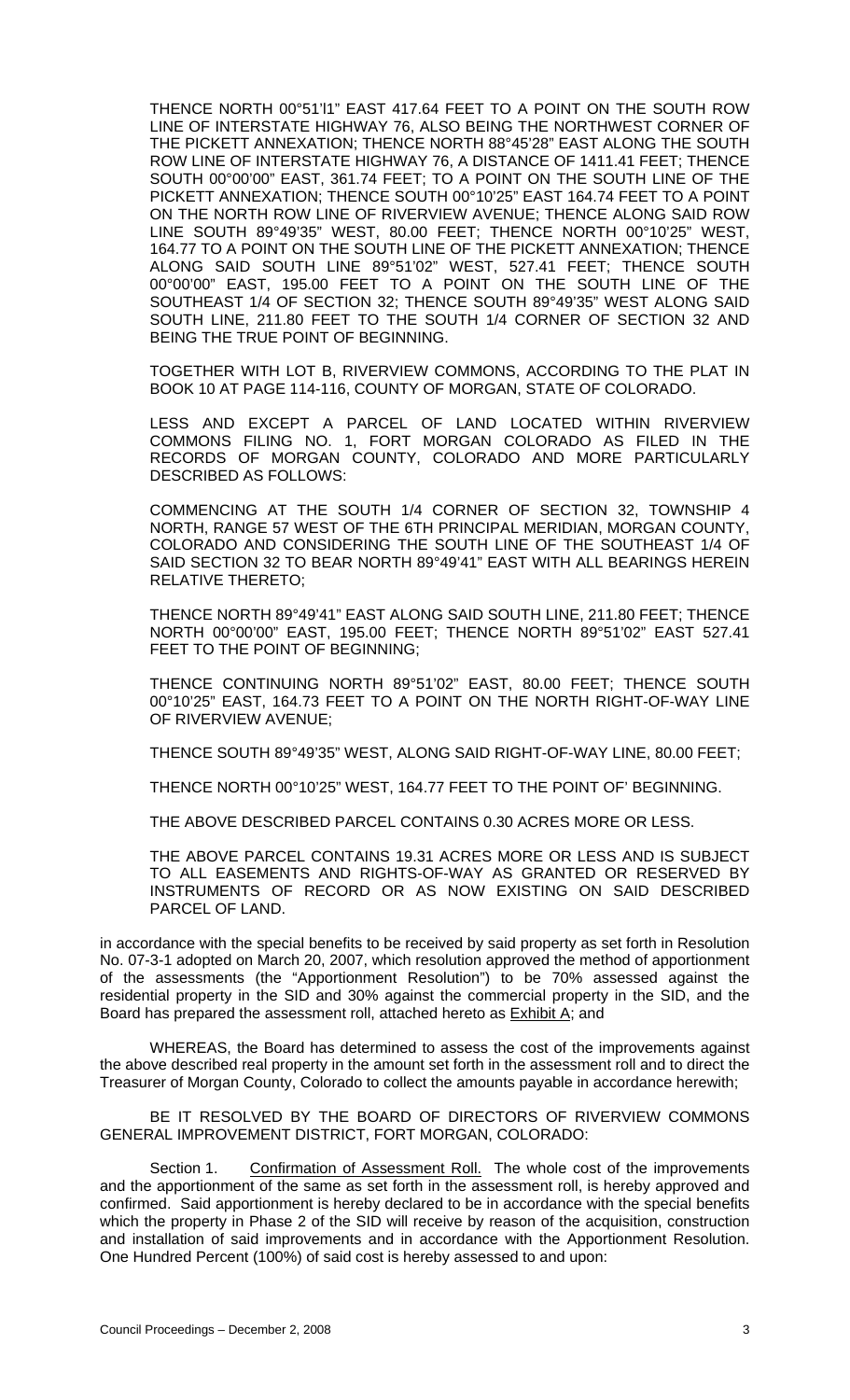A PORTION OF THE PICKETT ANNEXATION TO THE CITY OF FORT MORGAN, COLORADO FILED IN THE OFFICE OF THE MORGAN COUNTY, COLORADO CLERK AND RECORDER'S OFFICE UNDER RECEPTION NUMBER 799290 AND A PARCEL DESCRIBED BY DEED IN THE RECORDS OF THE MORGAN COUNTY, COLORADO CLERK AND RECORDER'S OFFICE IN BOOK 1139 PAGE 686 AND BEING MORE PARTICULARLY DESCRIBED AS FOLLOWS: BEGINNING AT THE SOUTHEAST CORNER OF THE SOUTHWEST 1/4 OF SECTION 32, TOWNSHIP 4 NORTH, RANGE 57 WEST OF THE 6TH PRINCIPAL MERIDIAN AND CONSIDERING THE SOUTH LINE OF THE SOUTHWEST 1/4 OF SAID SECTION 32 TO BEAR SOUTH 89°37'00" WEST WITH ALL BEARINGS HEREIN RELATIVE THERETO: THENCE SOUTH 89°37'00" WEST ALONG THE SOUTH LINE OF SAID SOUTHWEST 1/4 A DISTANCE OF 381.33 FEET; THENCE ALONG THE EAST BOUNDARY OF A PARCEL FILED UNDER RECEPTION NUMBER 717339, NORTH 00°55'45" EAST, 142.63 FEET TO THE CENTERLINE OF THE UPPER PLATTE AND BEAVER CANAL; THENCE ALONG THE CENTERLINE OF SAID CANAL ALSO BEING THE NORTHERLY BOUNDARY LINE OF THE PARCEL FILED UNDER RECEPTION NUMBER 717339 BY THE FOLLOWING TWO COURSES:

1. NORTH 79°50'53" WEST 114.40 FEET;

2. NORTH 83°42'31" WEST 107.12 FEET TO A POINT ON THE WEST LINE OF THE PICKETT ANNEXATION;

THENCE NORTH 00°51'l1" EAST 417.64 FEET TO A POINT ON THE SOUTH ROW LINE OF INTERSTATE HIGHWAY 76, ALSO BEING THE NORTHWEST CORNER OF THE PICKETT ANNEXATION; THENCE NORTH 88°45'28" EAST ALONG THE SOUTH ROW LINE OF INTERSTATE HIGHWAY 76, A DISTANCE OF 1411.41 FEET; THENCE SOUTH 00°00'00" EAST, 361.74 FEET; TO A POINT ON THE SOUTH LINE OF THE PICKETT ANNEXATION; THENCE SOUTH 00°10'25" EAST 164.74 FEET TO A POINT ON THE NORTH ROW LINE OF RIVERVIEW AVENUE; THENCE ALONG SAID ROW LINE SOUTH 89°49'35" WEST, 80.00 FEET; THENCE NORTH 00°10'25" WEST, 164.77 TO A POINT ON THE SOUTH LINE OF THE PICKETT ANNEXATION; THENCE ALONG SAID SOUTH LINE 89°51'02" WEST, 527.41 FEET; THENCE SOUTH 00°00'00" EAST, 195.00 FEET TO A POINT ON THE SOUTH LINE OF THE SOUTHEAST 1/4 OF SECTION 32; THENCE SOUTH 89°49'35" WEST ALONG SAID SOUTH LINE, 211.80 FEET TO THE SOUTH 1/4 CORNER OF SECTION 32 AND BEING THE TRUE POINT OF BEGINNING.

TOGETHER WITH LOT B, RIVERVIEW COMMONS, ACCORDING TO THE PLAT IN BOOK 10 AT PAGE 114-116, COUNTY OF MORGAN, STATE OF COLORADO.

LESS AND EXCEPT A PARCEL OF LAND LOCATED WITHIN RIVERVIEW COMMONS FILING NO. 1, FORT MORGAN COLORADO AS FILED IN THE RECORDS OF MORGAN COUNTY, COLORADO AND MORE PARTICULARLY DESCRIBED AS FOLLOWS:

COMMENCING AT THE SOUTH 1/4 CORNER OF SECTION 32, TOWNSHIP 4 NORTH, RANGE 57 WEST OF THE 6TH PRINCIPAL MERIDIAN, MORGAN COUNTY, COLORADO AND CONSIDERING THE SOUTH LINE OF THE SOUTHEAST 1/4 OF SAID SECTION 32 TO BEAR NORTH 89°49'41" EAST WITH ALL BEARINGS HEREIN RELATIVE THERETO;

THENCE NORTH 89°49'41" EAST ALONG SAID SOUTH LINE, 211.80 FEET; THENCE NORTH 00°00'00" EAST, 195.00 FEET; THENCE NORTH 89°51'02" EAST 527.41 FEET TO THE POINT OF BEGINNING:

THENCE CONTINUING NORTH 89°51'02" EAST, 80.00 FEET; THENCE SOUTH 00°10'25" EAST, 164.73 FEET TO A POINT ON THE NORTH RIGHT-OF-WAY LINE OF RIVERVIEW AVENUE;

THENCE SOUTH 89°49'35" WEST, ALONG SAID RIGHT-OF-WAY LINE, 80.00 FEET;

THENCE NORTH 00°10'25" WEST, 164.77 FEET TO THE POINT OF' BEGINNING.

THE ABOVE DESCRIBED PARCEL CONTAINS 0.30 ACRES MORE OR LESS.

THE ABOVE PARCEL CONTAINS 19.31 ACRES MORE OR LESS AND IS SUBJECT TO ALL EASEMENTS AND RIGHTS-OF-WAY AS GRANTED OR RESERVED BY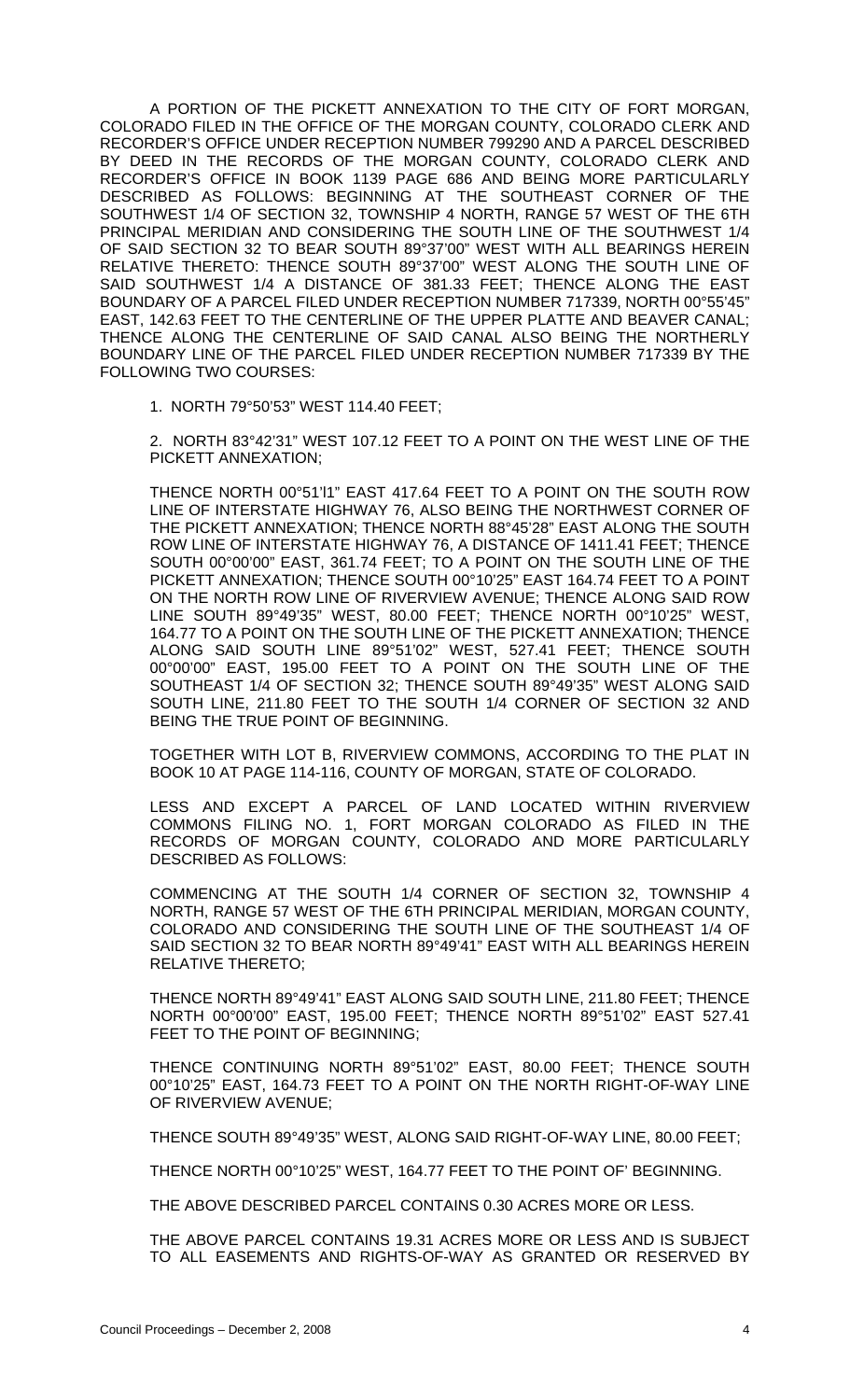INSTRUMENTS OF RECORD OR AS NOW EXISTING ON SAID DESCRIBED PARCEL OF LAND.

More particularly, Seventy Percent (70%) of said cost is hereby assessed to and upon the residential property within the SID which is now legally described as follows:

Lots 1-12 in Block 1, Lots 1-24 in Block 2 and Lots 1-48 in Block 3, in the Final Plat of Riverview Commons in the City of Fort Morgan, County Morgan, State of Colorado and Lots 1-20 in Block 4 and Lots 1-40 in Block 5 in the Final Plat of Riverview Commons Phase 2 being a Replat of Lot A of the Final Plat of River Commons; and

Thirty Percent (30%) of said cost is hereby assessed to and upon Lots 1 and 2 Riverview Commercial Subdivision being a Replat of Lot B, of the Final Plat of Riverview Commons.

The specific assessments are set forth in the assessment roll, which assessment roll is attached hereto as Exhibit A and incorporated herein by this reference.

Section 2. Payment of Assessments. The Board hereby directs the Treasurer of Morgan County, Colorado (the "County Treasurer") to collect any amount payable as an assessment under this Resolution pursuant to Section 31-25-526(1), C.R.S.. The assessments shall be due and payable at the Morgan County Treasurer's Office located at 231 Ensign Street, Fort Morgan, Colorado 80701 within thirty (30) days after the adoption of this Resolution, without demand. However, at the election of the property owner, all such assessments may be paid in installments, with interest as hereinafter set forth.

Failure to pay the whole assessment within said period of thirty (30) days shall conclusively be considered to be an election on the part of all persons interested, whether under disability or otherwise, to pay in installments. All persons so electing to pay in installments shall conclusively be considered to have consented to said improvements. Such election shall conclusively be considered to be a waiver of any right to question the power or jurisdiction of the GID to construct, acquire or install the improvements, the quality of the work, the regularity or sufficiency of the proceedings, the validity or the correctness of the assessments, or the validity of the lien thereof.

In the event of such election to pay in installments, the assessments, together with interest thereon at the rate of 6.50% per annum, shall be payable in fifteen (15) equal annual installments of principal and interest beginning in 2008, to be collected by the GID's Treasurer who shall have the authority to delegate the performance of such collection function to the County Treasurer; provided, however, the times of payment of the installments shall be the same as the times of payment of installments of property taxes as specified in Section 39-10- 104.5(2), C.R.S. The last installment shall be due and payable in full no later than June 15, 2023. The owner of any property not in default as to payment of any installment or portion thereof may at any time pay the whole of the unpaid principal with the interest accruing to the maturity of the next installment.

Section 3. Penalty for Default of Non-Payment. Failure to pay the whole amount of any installment when due also shall cause the whole of the unpaid principal of and interest on the assessment amount to become due and collectible immediately.

The whole amount of any such unpaid principal and the accrued interest thereon shall, after such property sale or such failure to pay an installment, draw interest at the rate established pursuant to Section 5-12-106(2) and (3), C.R.S., until the date of foreclosure sale or tax sale. In the case of failure to pay any installment or portion thereof, at any time prior to the date of foreclosure sale or tax sale the owner may pay the amount of all unpaid installments with interest at said penalty rate per month or fraction of a month and all other penalties and costs of collection accrued, and shall be restored to the right thereafter to pay in installments in the same manner as if the default had not been suffered.

Section 4. Assessment Lien. All Assessments levied against the real property in Phase 2 of the SID, together with all interest thereon and penalties for default in payment thereof, and all costs in collecting the same, shall constitute, from the date of adoption of this Resolution, a perpetual lien in the amount assessed against the above described property. Such lien shall have priority over all other liens except general tax liens, and shall be enforced in accordance with the laws of the State of Colorado.

Section 5. Assessments Against Divided and Subdivided Tracts. As to any further subdivision of any land assessed hereunder, the assessment shall in each case be a lien upon all the subdivisions in proportion to their respective areas. In the event of such subdivision, the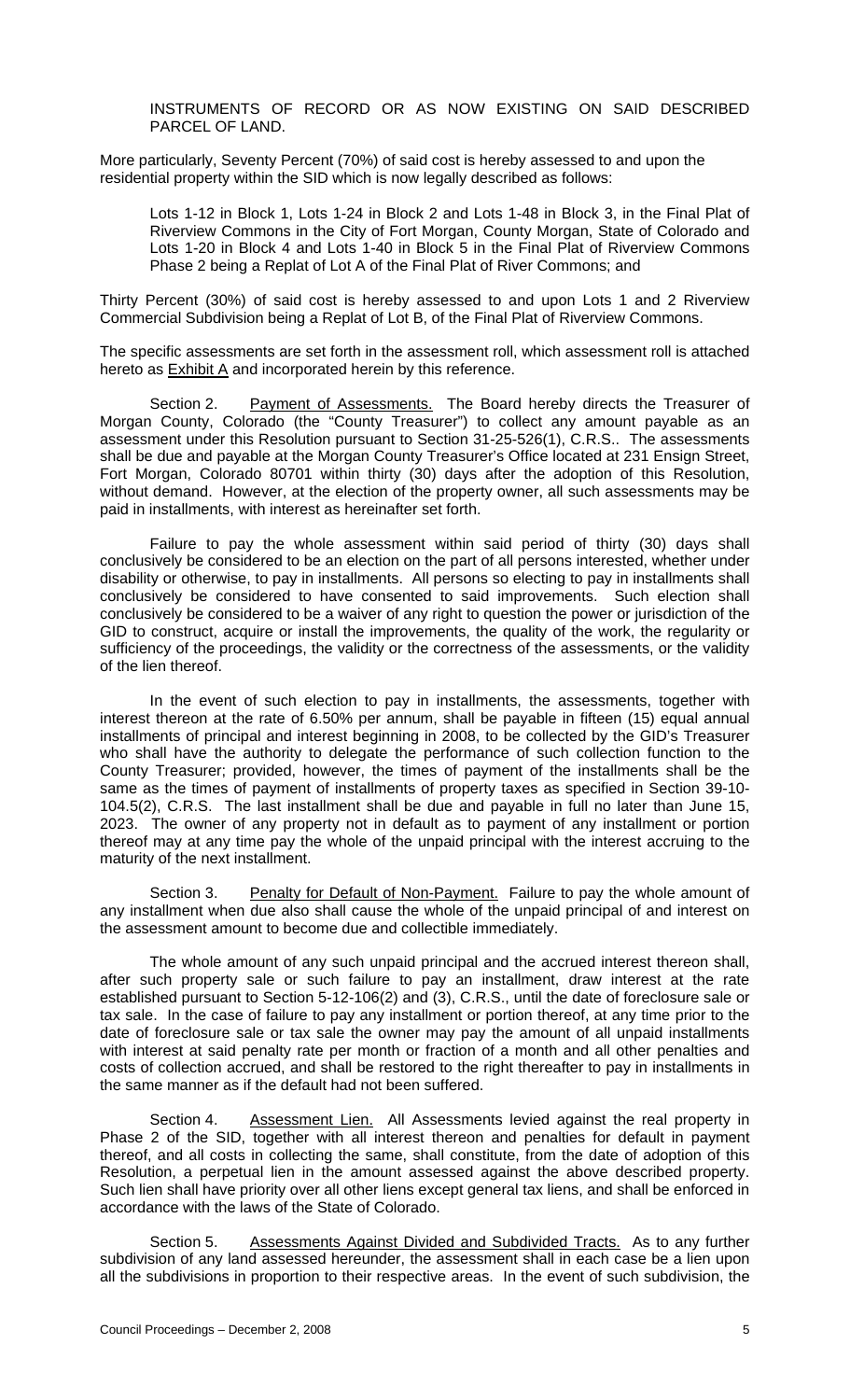Board shall divide the assessment against such land in the same proportion that the land itself is subdivided, and to certify the revised assessments to the Assessor of Morgan County, Colorado.

Section 6. Notice of Payment of Assessments. The GID shall cause a notice of assessments due to be mailed to the owners of the property in Phase 2 of the SID, on or about the same day as the effective date of this Resolution. Such notice shall set forth the place of payment, the amount of the whole assessment if paid within the thirty-day payment period, and the time for such thirty-day period to close and shall be in substantially the form as attached to Exhibit B hereto.

Section 7. Severability. If any one or more sections or parts of this Resolution shall be adjudged unenforceable or invalid, such judgment shall not affect, impair, or invalidate the remaining provisions of this Resolution, it being the intention that the various provisions hereof are severable.

Section 8. Repealer. All acts, orders, resolutions, or parts thereof, in conflict with this Resolution are hereby repealed.

Section 9. Effective Date. This Resolution shall be effective, in accordance with state law, upon its adoption by the Board.

**INTRODUCED, PASSED, APPROVED AND ADOPTED** this 2nd day of December, 2008, the vote upon roll call being as follows:

Ayes: President Darnell; Directors Deal, McAlister, Powers, Schafer and Simmons.

Nays: None.

Abstain: Director Shaver.

THE BOARD OF THE GENERAL IMPROVEMENT DISTRICT OF THE CITY OF FORT MORGAN, COLORADO

[ SEAL ]

 BY: */s/ Jack L. Darnell*  President

ATTEST:

*/s/ Andrea J. Strand*  **Secretary** 

| STATE OF COLORADO       |     |                    |
|-------------------------|-----|--------------------|
| <b>COUNTY OF MORGAN</b> | SS. | <b>CERTIFICATE</b> |
| CITY OF FORT MORGAN     |     |                    |

I, ANDREA STRAND, Secretary, do hereby certify and attest that the foregoing Resolution is a true, perfect and complete copy of the Resolution adopted by the Council of Fort Morgan, Colorado, sitting as the Board of Directors for the Riverview Commons General Improvement District, and is identical to the original thereof appearing in the official records of the City of Fort Morgan, Colorado, and that the same has not been, since its adoption, in any respect, rescinded or amended.

IN TESTIMONY WHEREOF, I have hereunto set my hand and have affixed the seal of the City of Fort Morgan this  $2^{nd}$  day of December, 2008.

*/s/ Andrea Strand,* Secretary

President Darnell adjourned the meeting of the Riverview Commons General Improvement District at 7:12 p.m.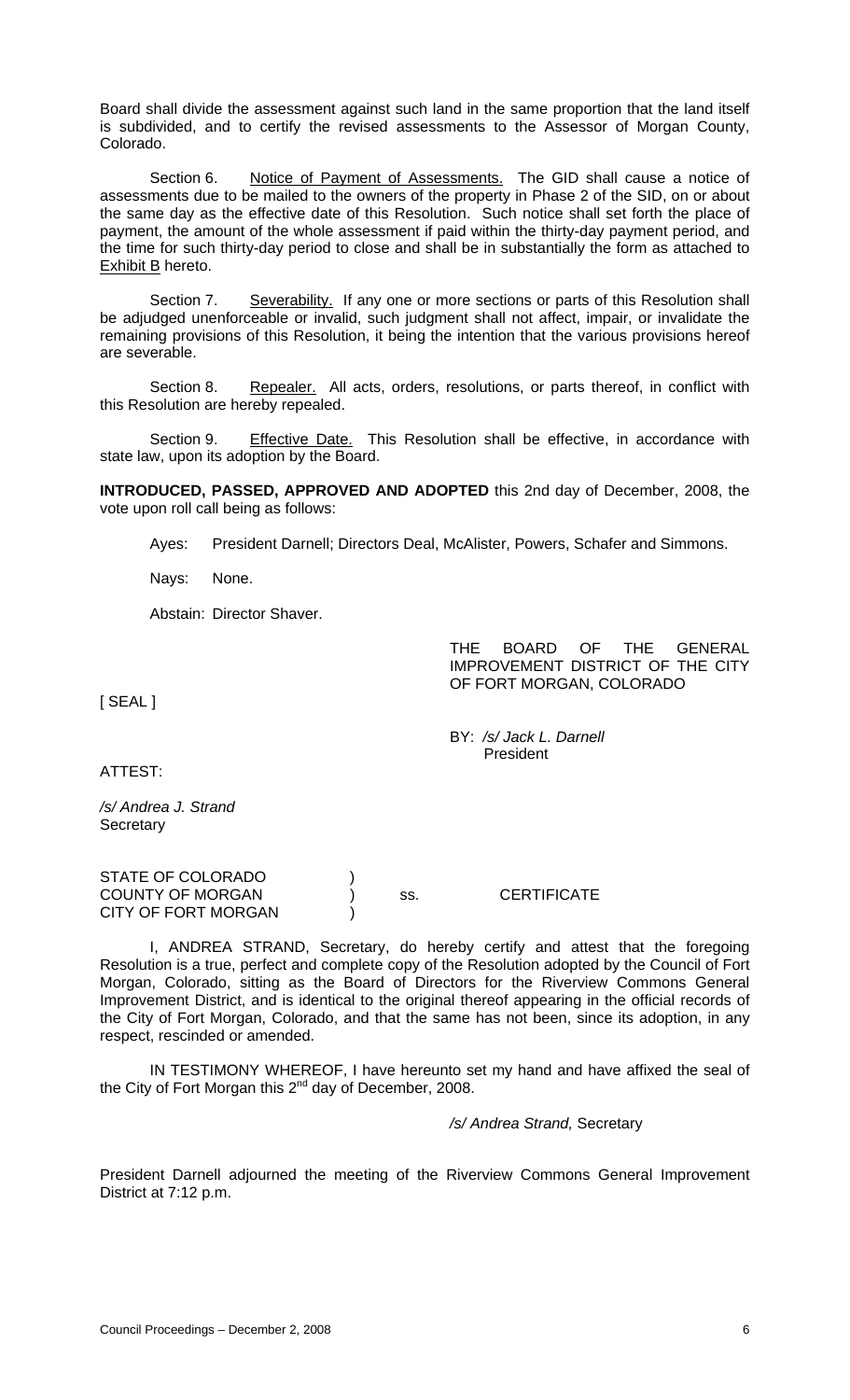**The City Council of the City of Fort Morgan, Colorado, met this day in the Council Chambers of City Hall. The Honorable Mayor Jack L. Darnell called the Special Meeting to order at 7:13 p.m.** 

Roll Call: Present: Honorable Mayor Jack L. Darnell Councilmember Sharol Lyn Deal Councilmember Terry McAlister Councilmember James A. Powers Councilmember Terri P. Schafer Councilmember Ron Shaver Councilmember Alberta M. Simmons

The meeting was also attended by City Manager Pat Merrill, City Attorney Jeffrey Wells, Police Lieutenant Darin Sagel, City Treasurer Pixie Jones, Utilities Directors Gary Dreessen and Bob Weimer, Community Development Director David Callahan, Community Services Director Don Shedd, Director of Human Resources & Risk Management Jody Prentice and City Clerk Andrea Strand.

#### **FIRST READING OF AN ORDINANCE AMENDING THE 2008 BUDGET ENTITLED, "AN ORDINANCE AMENDING THE APPROPRIATION OF MONIES FOR THE FUNDS OF THE CITY OF FORT MORGAN, COLORADO," AND REQUEST TO PUBLISH IN FULL – MANAGER MERRILL, TREASURER JONES**

City Manager Merrill introduced the Ordinance entitled, "An Ordinance Amending the Appropriation of Monies for the Funds of the City of Fort Morgan, Colorado," and stated the transfers requested in this Ordinance were discussed last week and would ask that Council approve the First Reading. City Treasurer Jones stated that she was in error at the previous meeting when asked about the gas fund reserve. She stated with changes that will need to be made, the fund should end up closer to \$4 million in reserves. Said Ordinance being in words, letters and figures as follows, to-wit:

## **ORDINANCE NO. \_\_\_\_\_\_**

## **AN ORDINANCE AMENDING THE APPROPRIATION OF MONIES FOR THE FUNDS OF THE CITY OF FORT MORGAN, COLORADO**

UPON AND PURSUANT to the revised estimate of the probable revenue and expenses submitted to the City Council of the City of Fort Morgan, Colorado, and upon a budget made by said Council, and for the purpose of raising funds to defray all expenses of conducting the business of the government of the City and payment of all liabilities of the City falling due or accruing during the fiscal year ending December 31, 2008; and,

WHEREAS, the following expenditures from monies which are available for the purpose could not be foreseen or were not anticipated at the time of the adoption of the 2008 municipal budget in 2007.

### BE IT ORDAINED BY THE CITY COUNCIL OF THE CITY OF FORT MORGAN, COLORADO:

 Of the monies arising from electric, water, gas, sewer, and sanitation charges, taxes, fines, licenses and all other sources of monies of the City of Fort Morgan, the appropriation to the several funds of said City for the purposes of operations, debt service and capital outlays is amended as follows and attached hereto and incorporated herein by reference:

|                            |    | Original             |    |                  |    | <b>Amended</b> |  |
|----------------------------|----|----------------------|----|------------------|----|----------------|--|
| <b>Fund</b>                |    | <b>Appropriation</b> |    | <b>Amendment</b> |    | Appropriation  |  |
| <b>General Fund</b>        |    | 9,160,039            | \$ | 350,000          | \$ | 9,510,039      |  |
| <b>After School Fund</b>   |    | 57,335               | \$ |                  |    | 57,335         |  |
| Capital Improvement Fund   | \$ | 3,456,623            | \$ |                  |    | 3,456,623      |  |
| Golf Fund                  |    | 856,168              | S  |                  |    | 856,168        |  |
| <b>Conservation Trust</b>  |    | 103,150              | \$ |                  |    | 103,150        |  |
| <b>Electric Fund</b>       |    | 16,581,229           | S  |                  | S  | 16,581,229     |  |
| <b>Water Fund</b>          | \$ | 5,935,040            | \$ |                  | S  | 5,935,040      |  |
| Gas Fund                   | \$ | 5,367,225            | \$ | 1,600,000        | \$ | 6,967,225      |  |
| Sewer Fund                 | S  | 1,946,379            | S. |                  | S. | 1,946,379      |  |
| <b>Sanitation Fund</b>     |    | 1,260,179            | S  |                  |    | 1,260,179      |  |
| <b>Fiber Optic Fund</b>    |    | 30,110               |    |                  |    | 30,110         |  |
| <b>Perpetual Care Fund</b> |    | 15,200               |    |                  |    | 15,200         |  |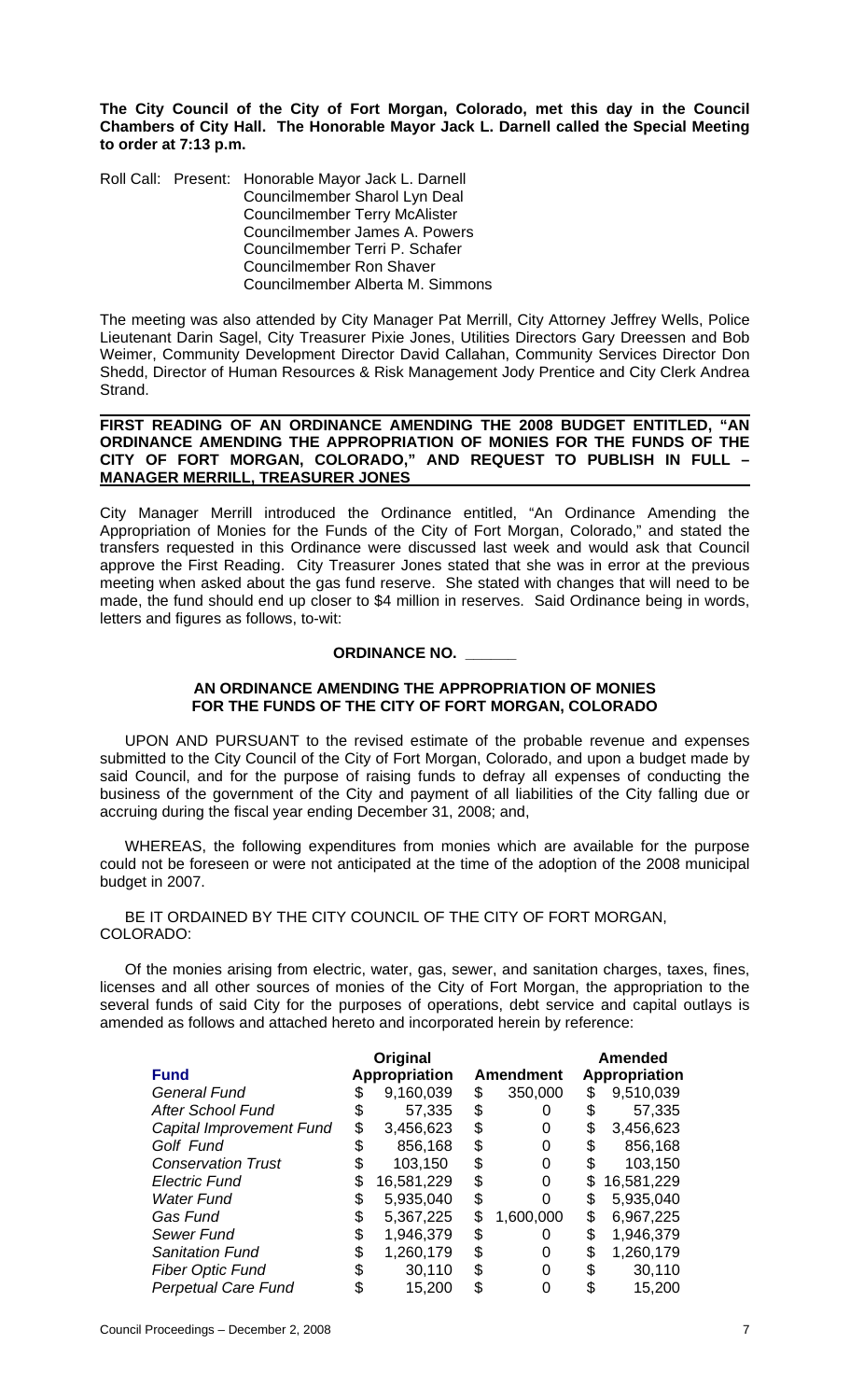| Self-Insurance Fund              | 2,500,025                  | 125,000 | \$2,625,025  |
|----------------------------------|----------------------------|---------|--------------|
| <i><b>Riverview GID Fund</b></i> | \$ 1,225,000               |         | \$1,225,000  |
| Total                            | \$ 48,493,702 \$ 2,075,000 |         | \$50,568,702 |

| Fund                | Original<br>Revenue | <b>Fund Reserve</b><br><b>Amendment</b> |    | Amended<br>Revenue |
|---------------------|---------------------|-----------------------------------------|----|--------------------|
| <b>General Fund</b> | 9,188,623           | 350.000                                 |    | 9,538,623          |
| Gas Fund            | 5.744.949           | 1,600,000                               | \$ | 7,344,949          |
| Self-Insurance      | 3,217,000           | 125,000                                 | S  | 3,342,025          |

INTRODUCED, READ ON FIRST READING AND ORDERED PUBLISHED in full this 2<sup>nd</sup> day of December, 2008.

> THE CITY COUNCIL OF THE CITY OF FORT MORGAN, COLORADO

[SEAL]

 By: */s/ Jack L. Darnell*  discussion of the contract of the Mayor Mayor

ATTEST:

*/s/ Andrea Strand*  City Clerk

### **RESOLUTION:**

Councilmember Simmons offered the following Resolution and moved for its adoption. Her motion was seconded by Councilmember Schafer; said Resolution being in words, letters and figures as follows, to-wit:

#### RESOLUTION

BE IT RESOLVED BY THE COUNCIL OF THE CITY OF FORT MORGAN, COLORADO, that the foregoing Ordinance entitled above; and the same is hereby ordered published in the City of Fort Morgan, Colorado, not less than ten days before further consideration; and that said Ordinance again be presented to this Council at the expiration of said period of publication for final action thereof.

PASSED, APPROVED AND ADOPTED this 2<sup>nd</sup> day of December, 2008, the vote upon roll call being as follows:

Ayes: Mayor Darnell; Councilmembers Deal, McAlister, Powers, Schafer, Shaver and Simmons.

Nays: None.

Absent: None.

#### **SECOND AND FINAL READING OF ORDINANCE NO. 1075 FOR THE 2009 BUDGET ENTITLED, "AN ORDINANCE LEVYING A TAX UPON THE TAXABLE PROPERTY IN THE CITY OF FORT MORGAN, COLORADO, AND APPROPRIATING MONIES TO THE SEVERAL FUNDS OF SAID CITY," AND REQUEST TO PUBLISH BY TITLE ONLY - MANAGER MERRILL, TREASURER JONES**

City Manager Merrill introduced the Ordinance for Second and Final Reading entitled, "An Ordinance Levying a Tax Upon the Taxable Property in the City of Fort Morgan, Colorado, and Appropriating Monies to the Several Funds of said City." He stated that he and staff would be watching the budget closely and Council could expect to receive a monthly Treasurer's report reflecting the budget. The Treasurer's report would be submitted to Council on the fourth Tuesday of each month. This report would reflect the collected revenue and the percentage of each Departments' expenditures.

#### **RESOLUTION:**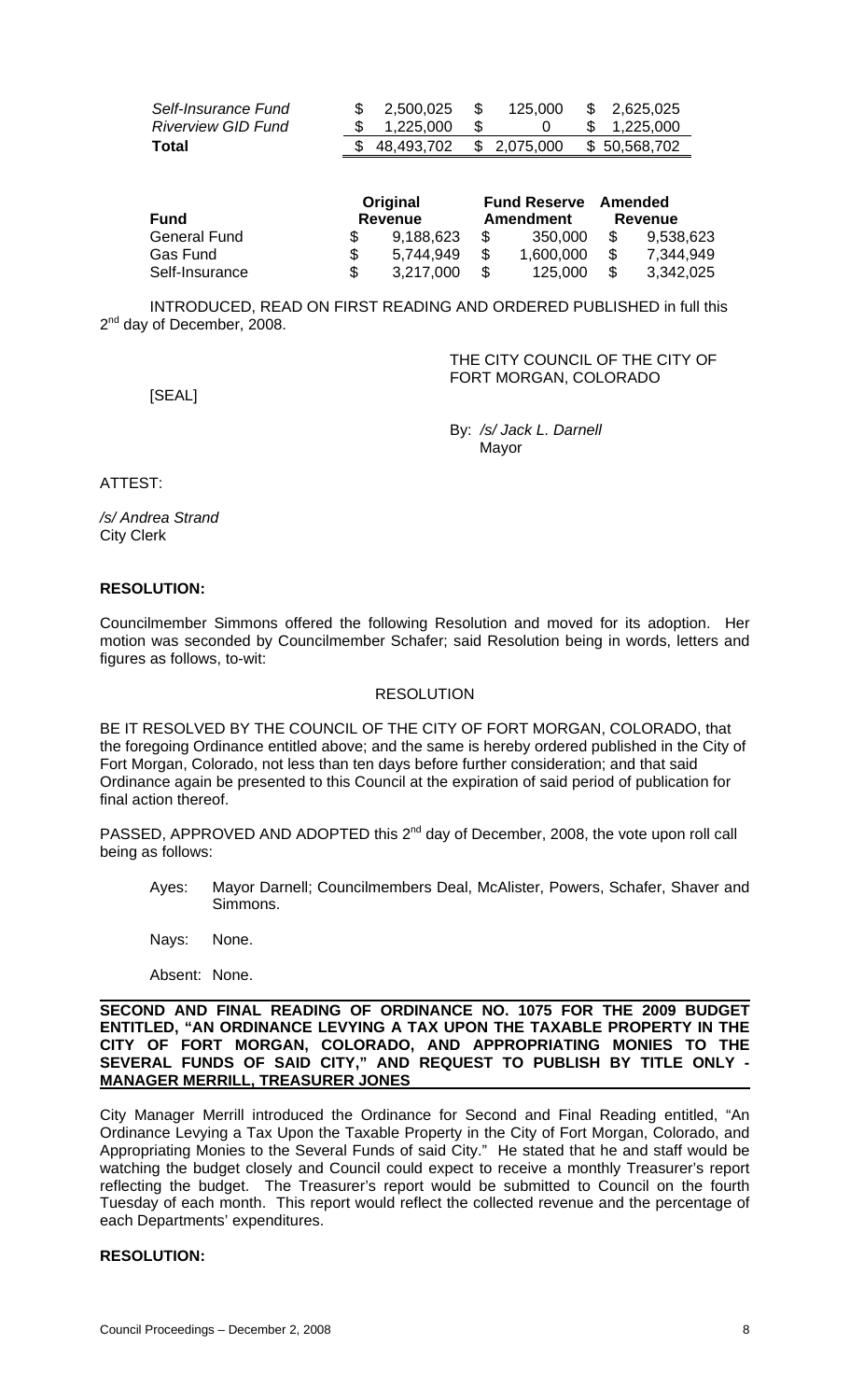Councilmember Simmons offered the following Resolution and moved for its adoption. Her motion was seconded by Councilmember Shaver; said Resolution being in words, letters and figures as follows, to-wit:

#### **RESOLUTION**

WHEREAS an Ordinance entitled above was duly and legally presented to the City Council of Fort Morgan, Colorado, at a meeting held on the  $18<sup>th</sup>$  day of November, 2008, and was duly read by title and presented in writing; and

WHEREAS, the City Council at said meeting, by Resolution, ordered the publication of said Ordinance to be made in The Fort Morgan Times, a daily newspaper of general circulation, published and printed in the City of Fort Morgan, Colorado, not less than ten days before further consideration; and

WHEREAS, SAID Ordinance was again read to the Council and was designated Ordinance No. 1075, said Ordinance being in words, letters and figures as follows, to-wit:

#### **ORDINANCE NO. 1075**

### **AN ORDINANCE LEVYING A TAX UPON THE TAXABLE PROPERTY IN THE CITY OF FORT MORGAN, COLORADO, AND APPROPRIATING MONIES TO THE SEVERAL FUNDS OF SAID CITY.**

 UPON AND PURSUANT to the estimate of the probable revenue and expenses submitted by the City Council of the City of Fort Morgan, Colorado, and upon a budget made by said Council, and for the purpose of raising funds to defray all expenses of conducting the business of the government of the City and payment of all liabilities of the City falling due or accruing during the fiscal year ending December 31, 2009.

## **BE IT ORDAINED BY THE COUNCIL OF FORT MORGAN:**

Section 1. There is hereby levied and assessed a tax of Thirteen and Two Hundred Fifty-Four Thousandths (13.254) mills upon each dollar of assessed valuation of all property within the City of Fort Morgan, Colorado.

Section 2. Of the monies arising from electric, water, gas, sewer, and sanitation charges, taxes, fines, licenses and all other sources of monies of the City of Fort Morgan, the appropriation to the several funds of said City for the purposes of operations, debt service and capital outlays is appropriated as follows:

| Fund                            | Appropriations |
|---------------------------------|----------------|
| <b>General Fund</b>             | \$11,181,837   |
| After School Program            | 40,000<br>\$   |
| <b>Capital Improvement Fund</b> | 4,471,033      |
| <b>Golf Fund</b>                | 950,779<br>\$  |
| <b>Conservation Trust</b>       | \$<br>102,000  |
| <b>Electric Fund</b>            | \$20,004,266   |
| Water Fund                      | \$6,397,507    |
| <b>Gas Fund</b>                 | \$7,825,303    |
| Sewer Fund                      | \$2,205,439    |
| <b>Sanitation Fund</b>          | 1,025,248      |
| Fiber Network Fund              | \$<br>12,000   |
| <b>Perpetual Care Fund</b>      | \$<br>15,200   |
| Self Insurance/Risk Management  | 2,546,725      |
| <b>Riverview GID</b>            | 200,000        |
| Total                           | 56.977.337     |
|                                 |                |

INTRODUCED, READ ON FIRST READING AND ORDERED PUBLISHED this 18<sup>th</sup> day of November, 2008.

> THE CITY COUNCIL OF THE CITY OF FORT MORGAN, COLORADO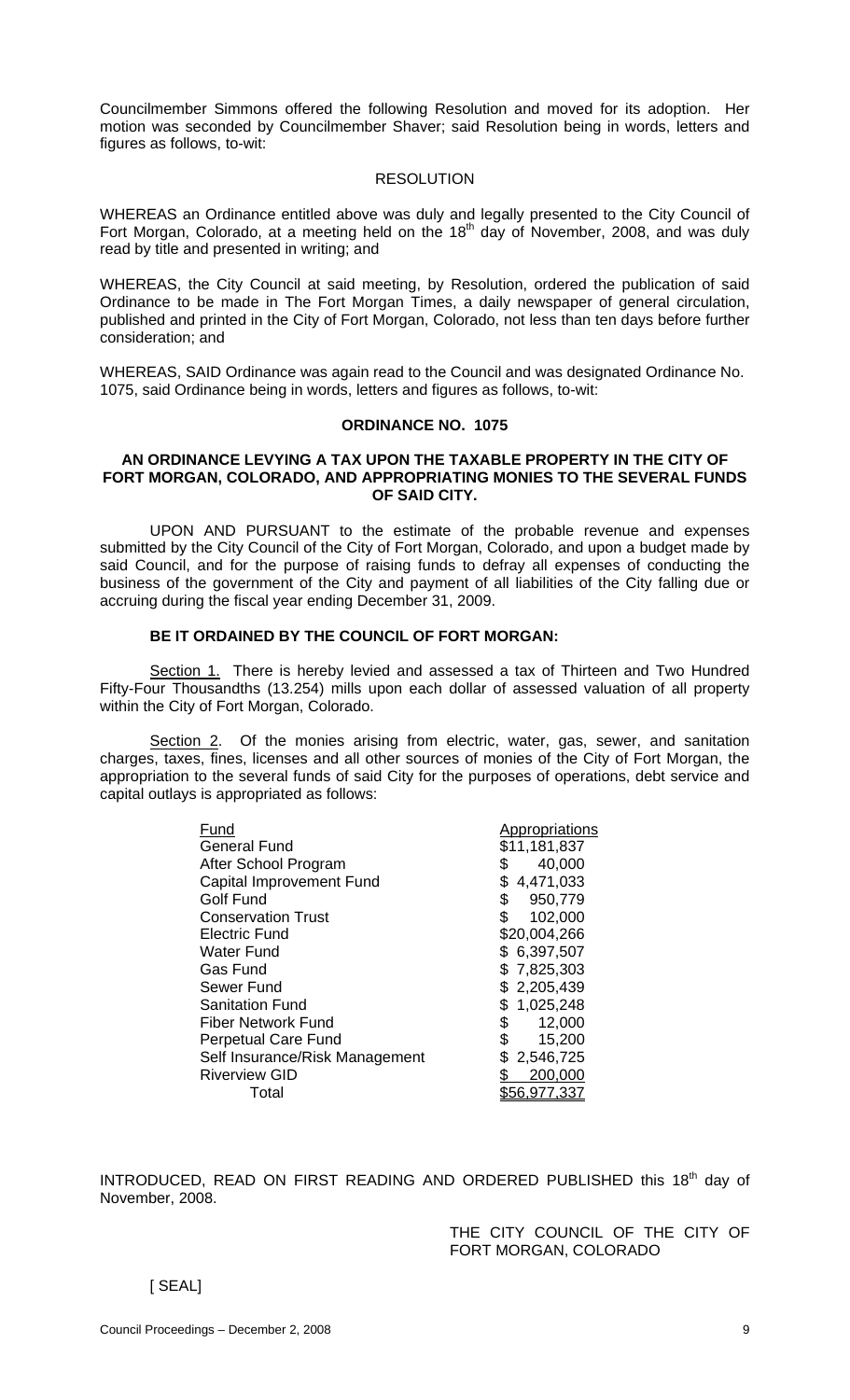By: */s/ Jack L. Darnell*  Mayor

ATTEST:

*/s/ Andrea Strand*  City Clerk

PASSED, APPROVED AND ADOPTED ON FINAL READING AND ORDERED PUBLISHED BY TITLE ONLY this 2<sup>nd</sup> day of December, 2008.

- Ayes: Mayor Darnell; Councilmembers Deal, McAlister, Schafer, Shaver and Simmons.
- Nays: Councilmember Powers.

Absent: None.

THE CITY COUNCIL OF THE CITY OF FORT MORGAN, COLORADO

 By: */s/ Jack L. Darnell* Mayor

ATTEST:

*/s/ Andrea Strand*  City Clerk

### **CONSENT AGENDA (by Resolution)**

Clerk Strand presented the Consent Agenda for Council consideration. Councilmember Simmons offered a Resolution to approve the Consent Agenda as presented and moved for its adoption. Her motion was seconded by Councilmember Powers; said Consent Agenda being in words, letters and figures as follows, to wit:

- A. Approve the minutes from the November 18, 2008, regular meeting and meeting of the Riverview Commons General Improvement District Board of Directors.
- B. Second and final reading of Ordinance No. 1076 entitled, "An Ordinance Annexing to the City of Fort Morgan, Colorado, that Area known as the Underwood Annexation as Described Herein," and request to publish by title only.

#### **ORDINANCE NO. 1076**

## **AN ORDINANCE ANNEXING TO THE CITY OF FORT MORGAN, COLORADO, THAT AREA KNOWN AS THE UNDERWOOD ANNEXATION AS DESCRIBED HEREIN.**

WHEREAS, the City Council of the City of Fort Morgan on October 7, 2008 adopted a resolution finding that the Underwood petition for annexation was in substantial compliance with C.R.S. §31-12-107, and set a hearing date of November 18, 2008 for the Fort Morgan City Council to consider the annexation of the area set forth below; and

WHEREAS, pursuant to the notice required under C.R.S. §31-12-108, the Municipal Annexation Act of 1965 as amended, hereinafter referred to as the Annexation Act, the City Council of Fort Morgan held on November 18, 2008 a hearing pertaining to said annexation; and

WHEREAS, owners of one hundred percent (100%) of the area have petitioned for such annexation; and

WHEREAS, the City Council of the City of Fort Morgan has by resolution made findings of fact and conclusions of law based thereon and determinations pertaining to said annexation, and has determined said area should be annexed forthwith as part of the City of Fort Morgan.

NOW, THEREFORE, BE IT ORDAINED BY THE COUNCIL OF THE CITY OF FORT MORGAN, COLORADO: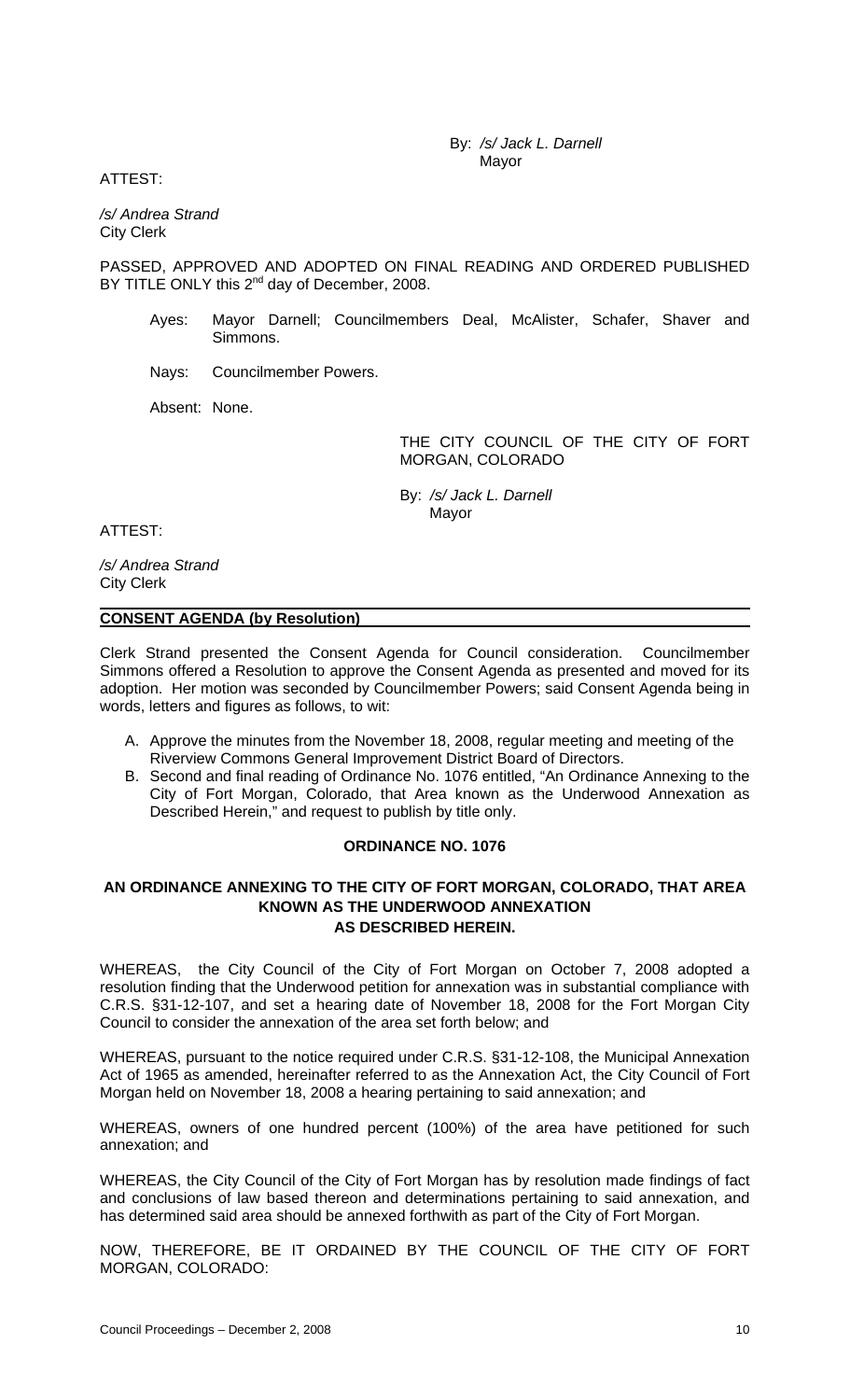SECTION 1.The following described territory is hereby annexed to and made a part of the City of Fort Morgan, Colorado:

> A PARCEL OF LAND IN THE NE ¼ OF SECTION 12, TOWNSHIP 3 NORTH, RANGE 58 WEST OF THE  $6^{\text{TH}}$ PRINCIPAL MERIDIAN, MORGAN COUNTY, COLORADO AND BEING MORE PARTICULARLY DESCRIBED AS FOLLOWS:

> COMMENCING AT A POINT 146.5 FEET SOUTH AND 30 FEET WEST OF THE NORTH AND NE CORNER OF SAID SECTION 12, TOWNSHIP 3 NORTH, RANGE 58 WEST OF THE 6<sup>TH</sup> P.M., SAID POINT BEING ON THE SOUTH LINE OF THE RIGHT-OF-WAY OF THE C.B. AND Q. RAILROAD;

THENCE RUNNING SOUTH 226 FEET;

THENCE WEST 258 FEET TO THE RIGHT-OF-WAY OF THE FORT MORGAN CANAL;

THENCE ALONG SAID RIGHT-OF-WAY NORTH 35˚ 00' WEST, 253 FEET TO INTERSECT THE SOUTH LINE OF THE RIGHT-OF-WAY OF THE SAID C.B. AND Q. RAILROAD;

THENCE SOUTH ALONG THE SOUTH LINE OF SAID RAILROAD RIGHT-OF-WAY NORTH 87˚ 15' EAST, 403 FEET TO THE PLACE OF BEGINNING.

THE ABOVE DESCRIBED PARCEL CONTAINS THE PROPERTIES FILED UNDER BOOK 973, PAGE 767 AND UNDER RECEPTION NUMBER 846504 AND CONTAINS 72,308 SQUARE FEET, MORE OR LESS.

TOGETHER with all water and water rights appurtenant thereto;

SECTION 2. When this annexation is complete, said area shall become a part of the City of Fort Morgan for all intents and purposes on the effective date of this ordinance, with the exception of general taxation, in which respect said annexation shall not be effective until on or after January 1 next ensuing.

SECTION 3. The City Clerk shall be, and she is hereby authorized and directed to file an original copy of this Ordinance and one copy of the Map of Annexation in the office of the City Clerk of the City of Fort Morgan, Colorado, and two certified copies of said Ordinance and Map of Annexation in the office of the Clerk and Recorder of Morgan County, Colorado.

SECTION 4. The ordinance shall be in full force and effect from and after its passage and publication as provided by the City Charter.

READ, PASSED ON FIRST READING AND ORDERED PUBLISHED the 18<sup>th</sup> day of November, 2008.

> THE CITY COUNCIL OF THE CITY OF FORT MORGAN, COLORADO

[SEAL]

By: */s/ Jack L. Darnell*  Mayor

ATTEST:

*/s/ Andrea Strand*  City Clerk

PASSED, APPROVED AND ADOPTED ON FINAL READING AND ORDERED PUBLISHED BY TITLE ONLY the 2<sup>nd</sup> day of December, 2008.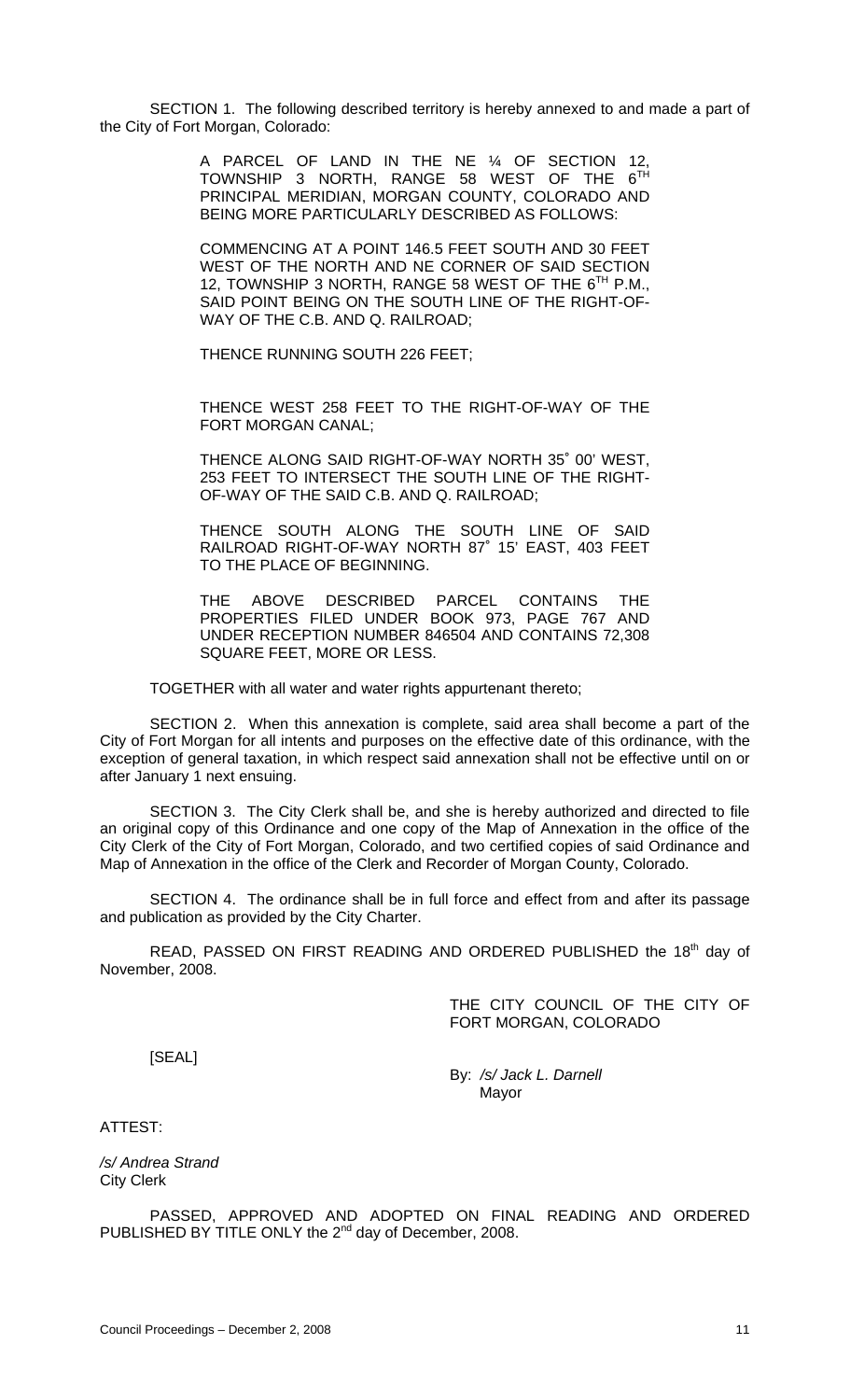#### THE CITY COUNCIL OF THE CITY OF FORT MORGAN, COLORADO

[ SEAL ]

By: */s/ Jack L. Darnell*  Mayor

ATTEST:

*/s/ Andrea Strand*  City Clerk

> C. Second and final reading of Ordinance No.1077 entitled, "An Ordinance Establishing a Zoning District in and Upon Lands Annexed to the City of Fort Morgan, Colorado, and for said Purpose Revising and Supplementing the Zoning District Map of said City," and request to publish by title only.

#### **ORDINANCE NO. 1077**

#### **AN ORDINANCE ESTABLISHING A ZONING DISTRICT IN AND UPON LANDS ANNEXED TO THE CITY OF FORT MORGAN, COLORADO, AND FOR SAID PURPOSE REVISING AND SUPPLEMENTING THE ZONING DISTRICT MAP OF SAID CITY**

BE IT ORDAINED BY THE COUNCIL OF THE CITY OF FORT MORGAN, COLORADO:

WHEREAS, a petition for annexation of certain property described in Exhibit A, attached hereto and made a part hereof, and known as the Underwood Annexation, was filed with the City Council of the City of Fort Morgan; and,

WHEREAS, said property was annexed to the City by Ordinance; and,

WHEREAS, the City Council must provide for the zoning of said property; and,

WHEREAS, the City Council provided notice of the public hearing on said zoning by publication as provided by law; and,

WHEREAS, no protests were received by the City pursuant to C.R.S. §31-23-305; and,

WHEREAS, the landowners of said property have requested the same to be zoned R-2: Residential District; and,

WHEREAS, a R-2 zoning classification for residential uses is consistent with the City's plan for the area; and,

NOW, THEREFORE, BE IT ORDAINED BY THE COUNCIL OF THE CITY OF FORT MORGAN, COLORADO:

SECTION 1. That certain property known as the Underwood Annexation, the legal description of which is set forth in Exhibit A attached hereto and incorporated herein by this reference, is hereby zoned R-2: Residential District as permitted and that the Zoning District Map of the City of Fort Morgan, Colorado, be amended accordingly.

READ, PASSED ON FIRST READING AND ORDERED PUBLISHED the 18<sup>th</sup> day of November, 2008.

> THE CITY COUNCIL OF THE CITY OF FORT MORGAN, COLORADO

[SEAL]

By: */s/ Jack L. Darnell*  Mayor

ATTEST:

*/s/ Andrea Strand*  City Clerk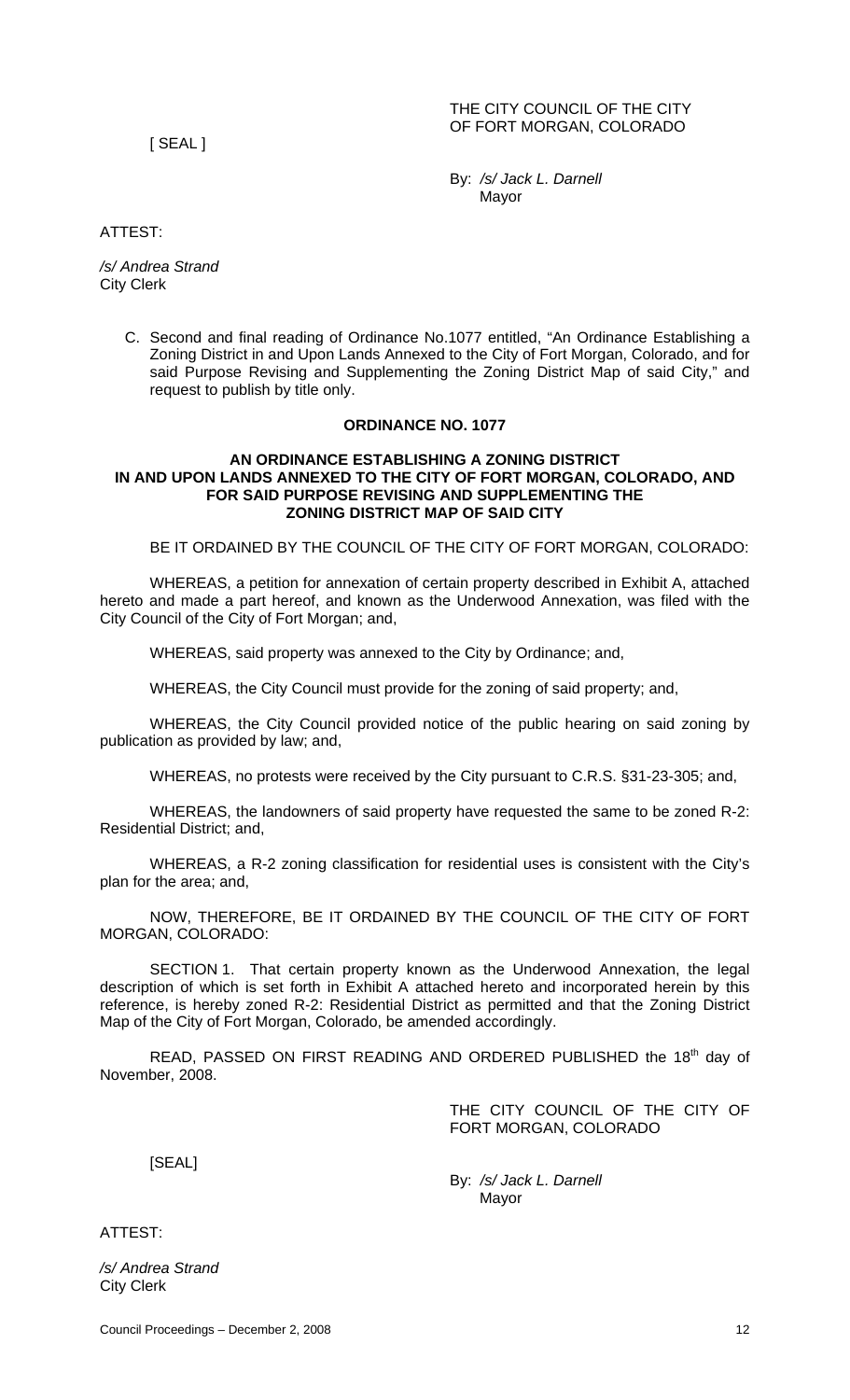PASSED, APPROVED AND ADOPTED ON FINAL READING AND ORDERED PUBLISHED BY TITLE ONLY the 2<sup>nd</sup> day of December, 2008.

> THE CITY COUNCIL OF THE CITY OF FORT MORGAN, COLORADO

[ SEAL ]

By: */s/ Jack L. Darnell*  Mayor

ATTEST:

*/s/ Andrea Strand*  City Clerk

> D. Second and final reading of Ordinance No.1078 entitled, "An Ordinance Amending Ordinance No. 971 entitled, "An Ordinance Changing the Zoning Designation of Lands in the City of Fort Morgan, Colorado, from "B-2: Business District" To "Planned Unit Development,"" and for said Purpose Amending the Zoning Code and the Official Zoning District Map of the City of Fort Morgan, Colorado," and request to publish by title only.

#### **ORDINANCE NO. 1078**

## **AN ORDINANCE AMENDING ORDINANCE NO 971 ENTITLED "AN ORDINANCE CHANGING THE ZONING DESIGNATION OF LANDS IN THE CITY OF FORT MORGAN, COLORADO, FROM "B-2: BUSINESS DISTRICT: TO "PLANNED UNIT DEVELOPMENT", AND FOR SAID PURPOSE AMENDING THE ZONING CODE AND THE**  *OFFICIAL ZONING DISTRICT MAP* **OF THE CITY OF FORT MORGAN, COLORADO."**

WHEREAS, Ordinance No. 971 was previously adopted by City Council on July 1, 2003; and,

WHEREAS, this Ordinance was enacted to change the zoning designation regarding the Riverview Commons Development thereby amending the *Official Zoning District Map* of the City of Fort Morgan; and,

 WHEREAS, Section 5 of the ordinance provided for the fencing of the north boundary of the Upper Platte and Beaver Canal by either wrought or masonry construction as a requirement for the development; and,

 WHEREAS, the Upper Platte and Beaver Canal Company is currently in litigation with the developer of the Riverview Development Project and has recently requested that the City of Fort Morgan and the General Improvement District (GID) be joined to this action; and,

WHEREAS, on November 10, 2008, the Court granted the Company's request, to join the City and the GID as parties to this litigation; and,

WHEREAS, in an effort to limit the litigation filed by the Company the City Council amends Ordinance 971 by the removal of Section 5.

 NOW, THEREFORE, BE IT ORDAINED BY THE COUNCIL OF FORT MORGAN, COLORADO that Sec. 5 of Ordinance 971 be hereby deleted in its entirety.

READ, PASSED ON FIRST READING AND ORDERED PUBLISHED the 18<sup>th</sup> day of November, 2008.

> THE CITY COUNCIL OF THE CITY OF FORT MORGAN, COLORADO

[SEAL]

By: */s/ Jack L. Darnell*  Mayor

ATTEST:

*/s/ Andrea Strand*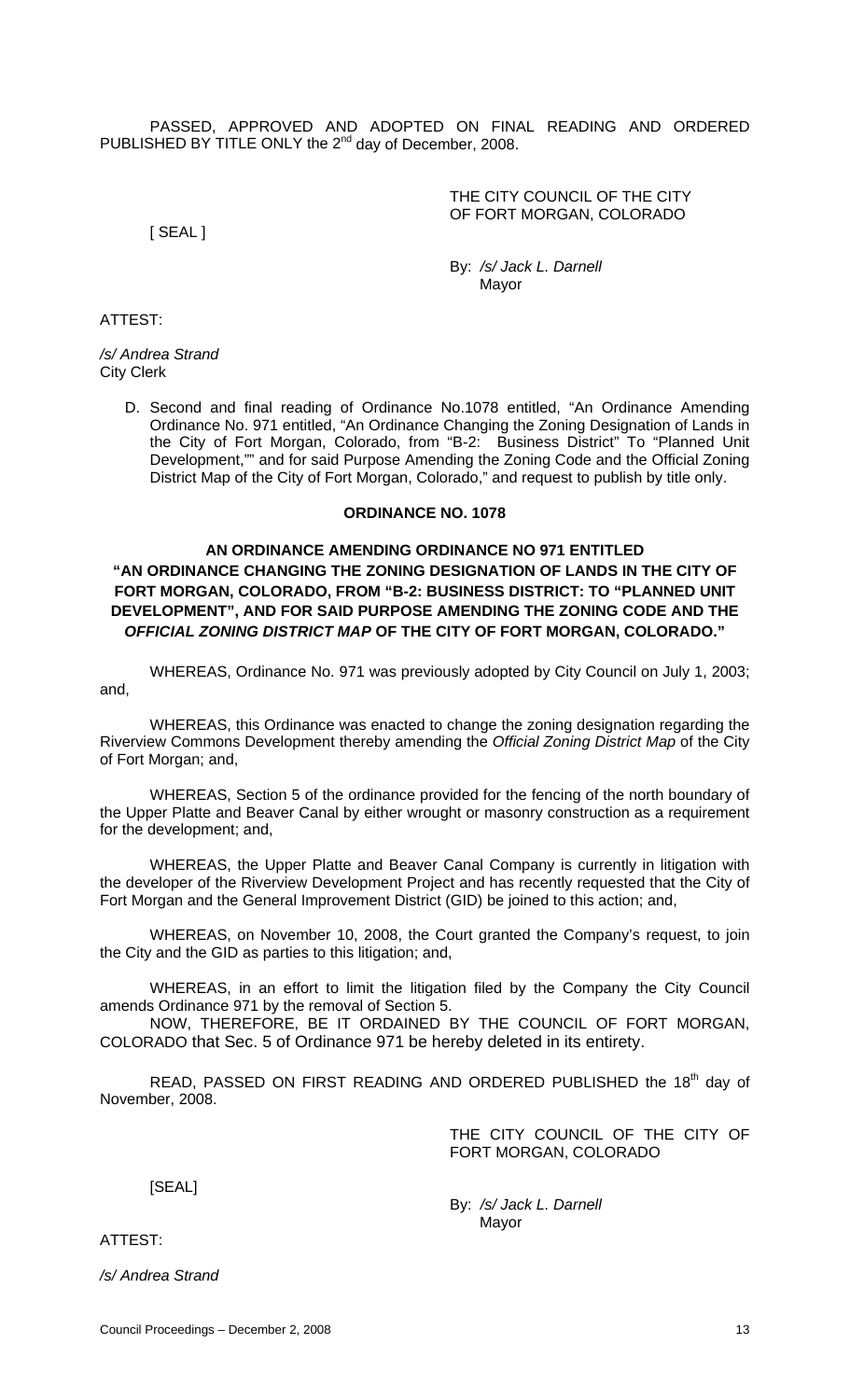PASSED, APPROVED AND ADOPTED ON FINAL READING AND ORDERED PUBLISHED BY TITLE ONLY the 2<sup>nd</sup> day of December, 2008.

> THE CITY COUNCIL OF THE CITY OF FORT MORGAN, COLORADO

[ SEAL ]

By: */s/ Jack L. Darnell*  Mayor

## ATTEST:

*/s/ Andrea Strand*  City Clerk

- E. Approve the appointment of Dave Henderson, William Thiel and Barbara Odor to the Golf Course Advisory Board for terms expiring December 31, 2011.
- F. Approve the bid submitted by High Plains Power Wash of Fort Morgan, Colorado, for the ongoing removal/eradication of graffiti, not to exceed \$13,000.
- G. Approve the bid submitted by Wesco Distribution, Inc., of Aurora, Colorado, in the amount of \$21,708.50 for fiber optic aerial cable and mounting hardware to be utilized by the Electric Department.

 All matters listed under Item 4, Consent Agenda, are considered routine business by the Council and will be enacted with a single motion and a single vote by roll call. There will be no separate discussion of these items. If discussion is deemed necessary, that item should be removed from the Consent Agenda and considered separately.

PASSED, APPROVED AND ADOPTED this 2<sup>nd</sup> day of December, 2008, the vote upon roll call being as follows: Ayes: Mayor Darnell; Councilmembers Deal, McAlister, Powers, Schafer, Shaver and Simmons. Nays: none.

# **PUBLIC COMMENT / AUDIENCE PARTICIPATION**

None.

#### **REPORTS**

The following Directors provided written reports to Council:

City Manager Merrill – In addition to his written report he congratulated the Fort Morgan Mustang Football Team for earning a playoff position at the State Football Finals. He also informed Council that the City would replace the welcome sign by Riverside Park as the current one is weathered.

Police Lt. Sagel

Utility Director Dreessen

Utility Director Weimer

Community Services Director Shedd

Human Resources and Risk Management Director Prentice – In addition to her written report, she stated that the annual safety audit from CIRSA was conducted with no deficiencies to report at this time.

Treasurer Jones

City Attorney Wells stated that the Court may grant a motion which names the City in a lawsuit filed by the Upper Platte and Beaver Canal, with regard to the canal Right-of-Way and canal easement.

# **BIDS, MEETINGS AND ANNOUNCEMENTS**